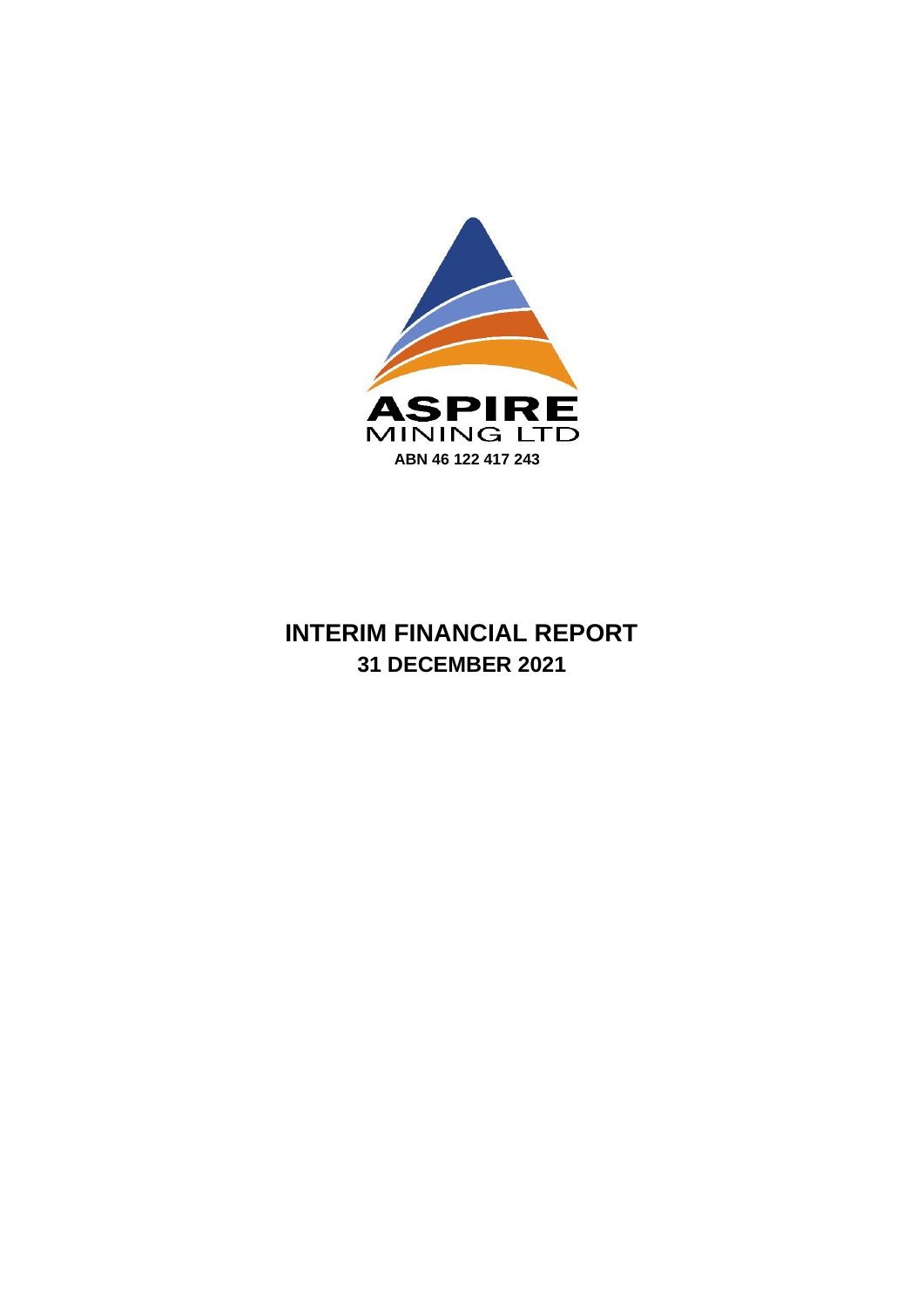## **CORPORATE INFORMATION**

#### **Directors**

David Paull (Non-executive Chairman) Achit-Erdene Darambazar (Managing Director) Boldbaatar Bat-Amgalan (Non-Executive Director) Neil Lithgow (Non-Executive Director) Hannah Badenach (Non-Executive Director)

#### **Company Secretary**

Philip Rundell

#### **Registered office and Australian principal place of business**

Mezzanine Level, 190 St Georges Terrace Perth, WA 6000

Telephone: (08) 9287 4555 Email: [info@aspiremininglimited.com](mailto:info@aspiremininglimited.com)

## **Principal place of business Mongolia**

Chingeltei District, 1<sup>st</sup> Khoroo Baga Toiruu-17, JJ Tower, 9 th Floor, Room 302 Ulaanbaatar-15170 MONGOLIA

#### **Share Registry**

Automic Group Level 5, 191 St Georges Terrace Perth WA 6000 Telephone: 1300 288 664

#### **Solicitors**

Corrs Chambers Westgarth Lawyers Level 6, Brookfield Place Tower 2 123 St Georges Terrace PERTH WA 6000

#### **Bankers**

National Australia Bank Ground Floor, 100 St Georges Terrace PERTH WA 6000

#### **Auditors**

*Australia* HLB Mann Judd (WA Partnership) Level 4, 130 Stirling Street PERTH WA 6000

*Mongolia* KPMG #602, Blue Sky Tower, Peace Avenue 17, 1 Khoroo, Sukhbaatar District, ULAANBAATAR, 14240, MONGOLIA

#### **Securities Exchange Listing**

AKM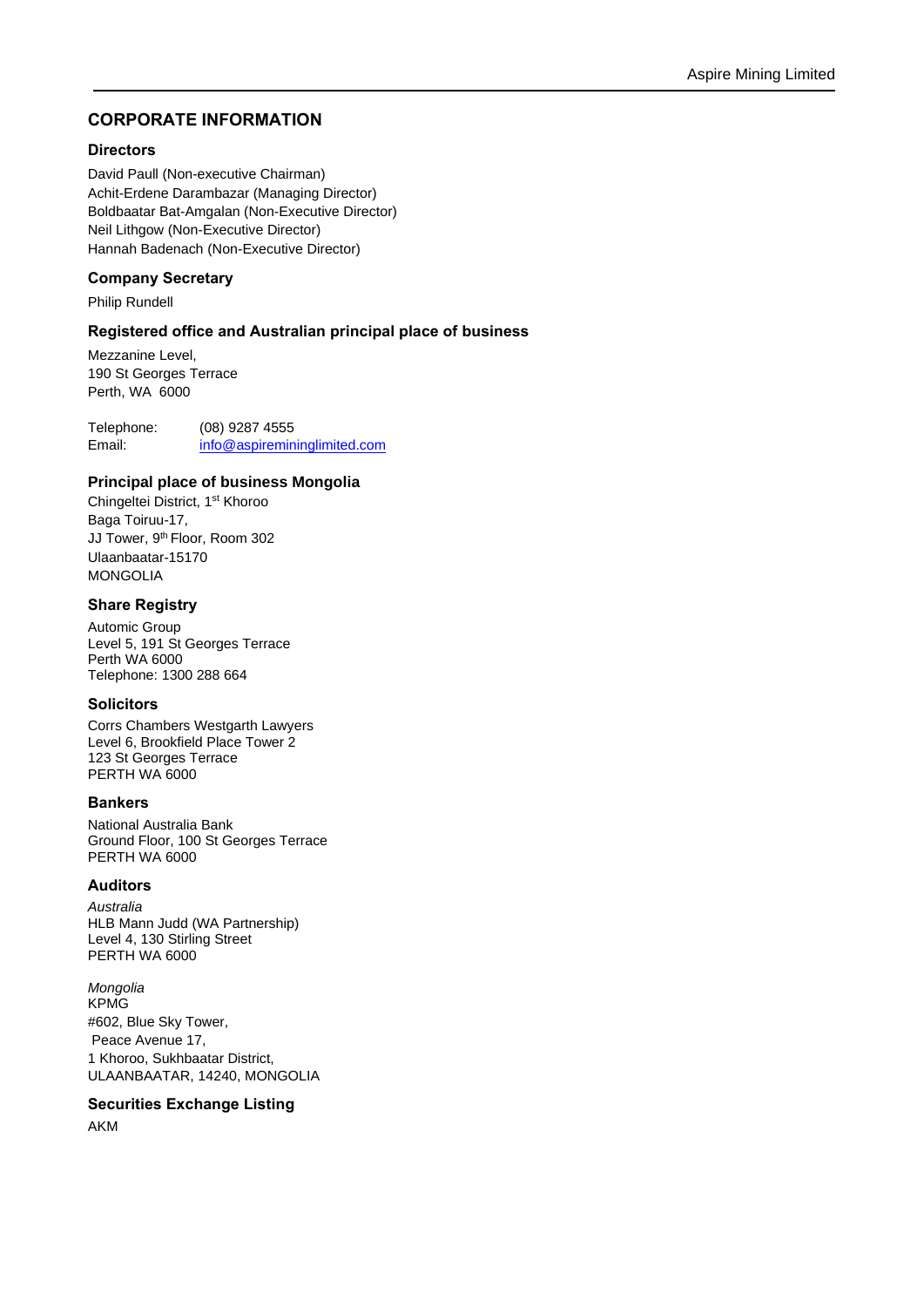## **TABLE OF CONTENTS**

| CONDENSED STATEMENT OF PROFIT OR LOSS AND OTHER COMPREHENSIVE INCOME  4 |  |
|-------------------------------------------------------------------------|--|
|                                                                         |  |
|                                                                         |  |
|                                                                         |  |
|                                                                         |  |
|                                                                         |  |
|                                                                         |  |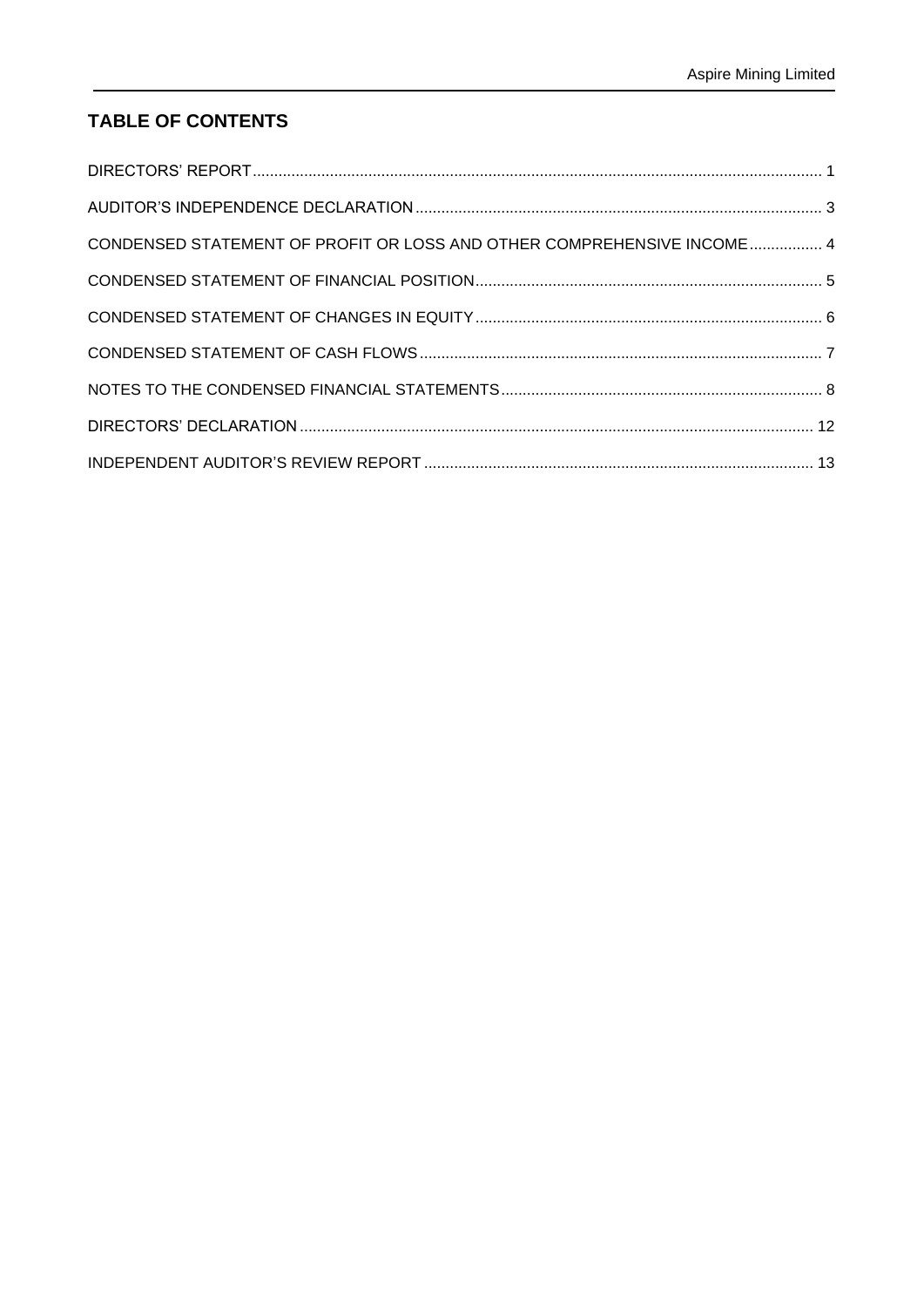## <span id="page-3-0"></span>**DIRECTORS' REPORT**

Your directors submit the financial report of the consolidated entity consisting of Aspire Mining Limited ("Aspire" or "Company") and its controlled entities ("Group") for the half-year ended 31 December 2021. In compliance with the provisions of the Corporations Act 2001, the directors report as follows:

### **Directors**

The names of directors who held office during or since the end of the interim period and until the date of this report are noted below. Directors were in office for this entire period unless otherwise stated.

| David Paull             | Non-executive Chairman |
|-------------------------|------------------------|
| Achit-Erdene Darambazar | Managing Director      |
| Boldbaatar Bat-Amgalan  | Non-Executive Director |
| Neil Lithgow            | Non-Executive Director |
| Hannah Badenach         | Non-Executive Director |
|                         |                        |

## **Operating Results**

The loss of the Group for the half-year after income tax was \$206,310 (2020: \$4,771,148).

The loss includes an unrealised foreign exchange gain of \$958,511 (2020: foreign exchange loss of \$3,689,921). The Group holds the majority of cash and cash equivalents in USD and the movement against the AUD can have a material effect on the profit or loss in a period.

## **Review of Operations**

Aspire Mining Limited ("Aspire" or the "Company") is focused on the exploration and eventual development of metallurgical coal assets in Mongolia.

Aspire owns:

- 1. a 100% interest in the large scale, world class Ovoot Coking Coal Project (Ovoot Project); and
- 2. a 90% interest in the Nuurstei Coking Coal Project.

During the period, activity in advancing the Ovoot Project was impacted by the Mongolian Government imposed travel and meeting restrictions in response to COVID-19. Notwithstanding, during the half-year, the Company completed or progressed the following important project steps:

- Stage 1 of the Coal Handling and Preparation Plant (CHPP) FEED Study was completed. This involved a trade-off analysis of different concepts and available technologies. Sustainability and the environment were key priorities in assessing the technologies to be employed with the Board approving moving to Stage 2 of the FEED study.
- Trade off analysis as part of the Erdenet Rail Terminal FEED Study was completed with the Company selecting materials handling options that are both scalable and mitigate any environmental impacts.
- Truck modelling with Smedley's Engineers Pty Ltd was completed with recommendations regarding road design to be included in the detailed road design parameters.
- The Company continued its engagement with the local community leadership regarding the holding of community meetings to discuss the Ovoot Project's Detailed Environmental Impact Assessment (DEIA). This is an important step in the Company being able to access the approvals required to progress site-based activities for the Project.
- In October 2021, the Company received letters of support for the road alignment from local communities in the Khuvsgul aimag. This has enabled confirmation of the alignment with soil and other data collection activities to proceed in support of completing detailed road engineering.
- The Company continued to proactively engage with the local community in relation to support for local herders, healthcare and education. The trial animal feed crop was a success with 2,500 tonnes of feed made available to local herders.
- The DEIA was presented to the local community and it received support from a significant majority of the community. The minutes of the community meetings were included with the DEIA report subsequently lodged with Ministry of Nature, Environment and Tourism for assessment and approval anticipated in the March 2022 Quarter.
- Stage 2 of the Front-End Engineering Design study on the Coal Handling and Preparation Plant advanced with bespoke designs prepared to facilitate control of dust at locations including raw coal delivery and washed coal storage and collection. Local companies have been engaged to input into specialist areas including electrical and HVAC design. Completion including finalisation of CAPEX and OPEX estimates is expected within the March 2022 Quarter.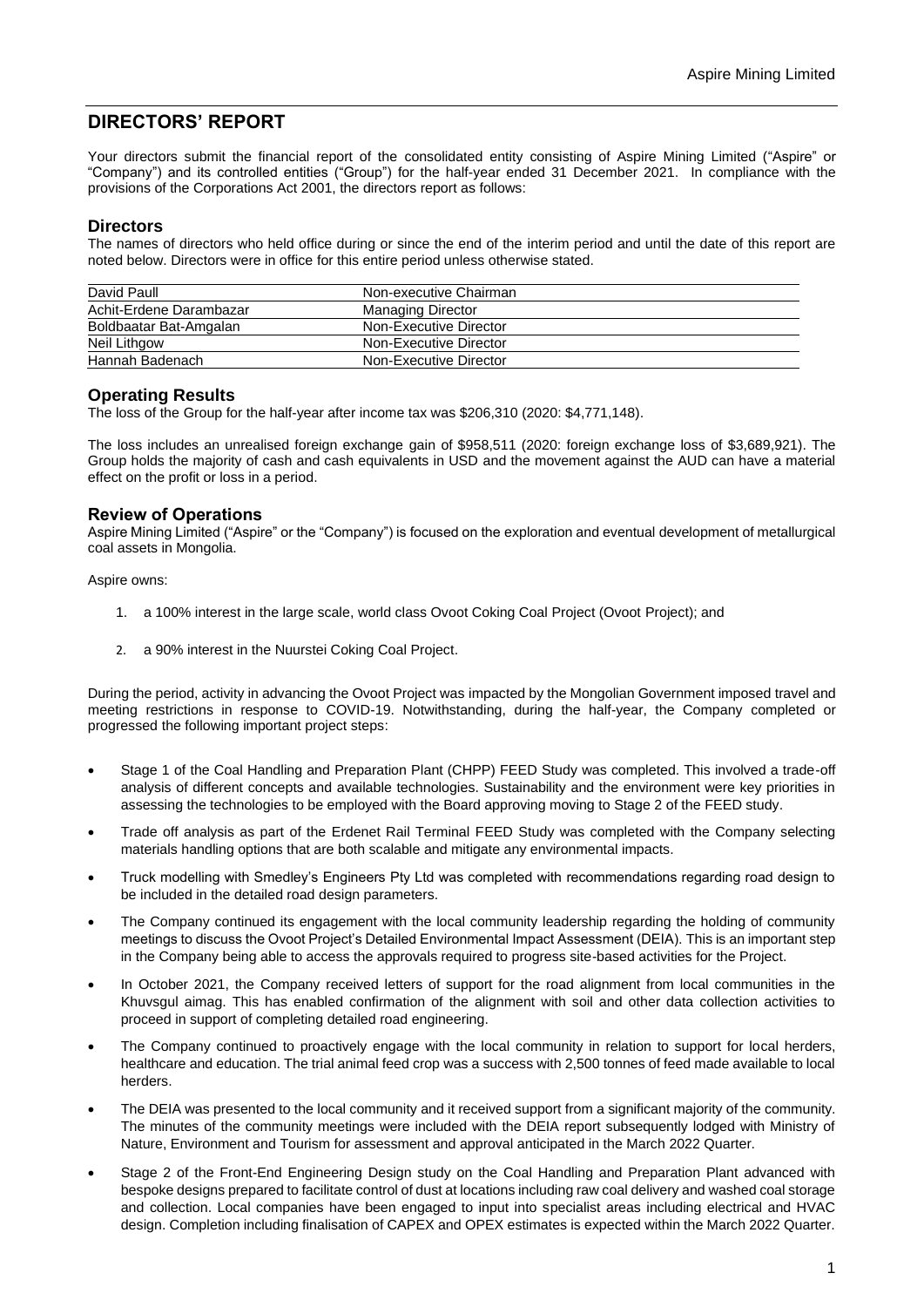## **DIRECTORS' REPORT**

## **Review of Operations (continued)**

- Phase 2 of the FEED study on the Erdenet Rail Terminal Infrastructure progressed and is due to be completed within the March 2022 Quarter. Design drawings have been prepared for materials handling (coal truck unloading, coal storage and train loading) and supporting commercial and residential facilities. Work continues to refine CAPEX and OPEX estimates.
- Road studies progressed with completion of topographic, geological, hydrological, and archaeological surveys along the planned route and finalisation of the tractor-trailer simulation works for refinement of equipment selection and operating cost estimation. Feasibility study and detailed design are being prepared based on this information and which are expected to be completed and lodged with the Ministry of Roads and Transportation early in the June 2022 Quarter.
- The Company's financial adviser, Argonaut PCF, worked on developing a banking financial model incorporating the detailed first principles definitive feasibility study quality operating models recently completed by the Company.

Prices for coking coal remained at historically high levels through the period. Post COVID-19 economic stimulus is expected to keep steel demand high over the short to medium term supporting coking coal prices.

#### **Cash and Cash Equivalents**

Cash and cash equivalents held by the Group at the end of the half-year were \$32,849,706 (30 June 2021: \$34,173,866).

#### **Significant Subsequent Events**

There have been no significant events subsequent to the reporting date requiring disclosure in this report.

#### **Auditor's Independence Declaration**

Section 307C of the Corporations Act 2001 requires our auditors, HLB Mann Judd, to provide the directors of the company with an Independence Declaration in relation to the review of the interim financial report. This Independence Declaration is set out on page 3 and forms part of this directors' report for the half-year ended 31 December 2021.

This report is signed in accordance with a resolution of the Board of Directors made pursuant to section 306(3) of the *Corporations Act 2001*.

**Achit-Erdene Darambazar Managing Director 14 March 2022**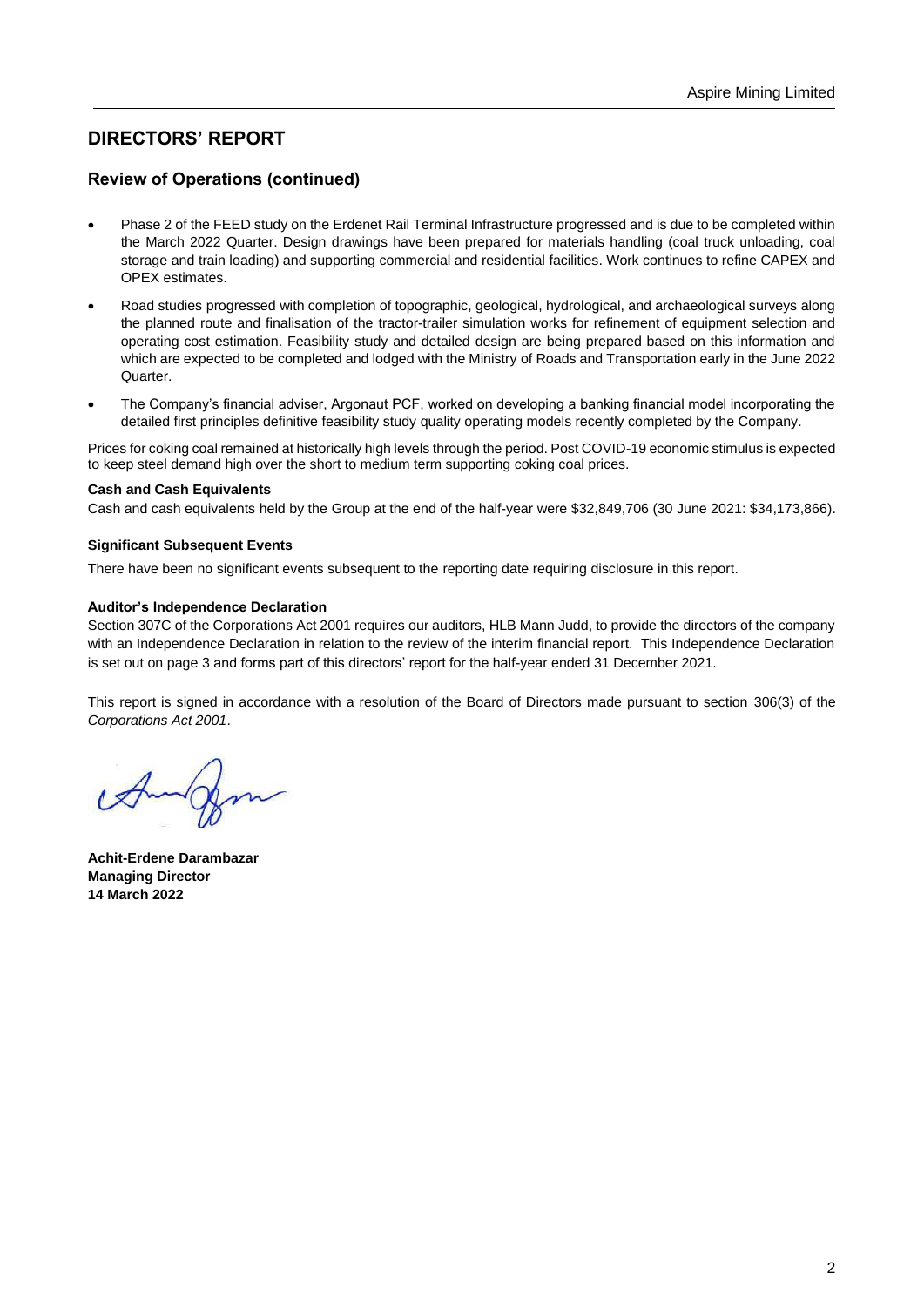

#### **AUDITOR'S INDEPENDENCE DECLARATION**

As lead auditor for the review of the consolidated financial report of Aspire Mining Limited for the half-year ended 31 December 2021, I declare that to the best of my knowledge and belief, there have been no contraventions of:

- a) the auditor independence requirements of the *Corporations Act 2001* in relation to the review; and
- b) any applicable code of professional conduct in relation to the review.

BMUY

**Perth, Western Australia 14 March 2022**

**B G McVeigh Partner**

#### hlb.com.au

HLB Mann Judd (WA Partnership) ABN 22 193 232 714 Level 4, 130 Stirling Street, Perth WA 6000 / PO Box 8124 Perth BC WA 6849 T: +61 (0)8 9227 7500 E: mailbox@hlbwa.com.au Liability limited by a scheme approved under Professional Standards Legislation.

HLB Mann Judd (WA Partnership) is a member of HLB International, the global advisory and accounting network.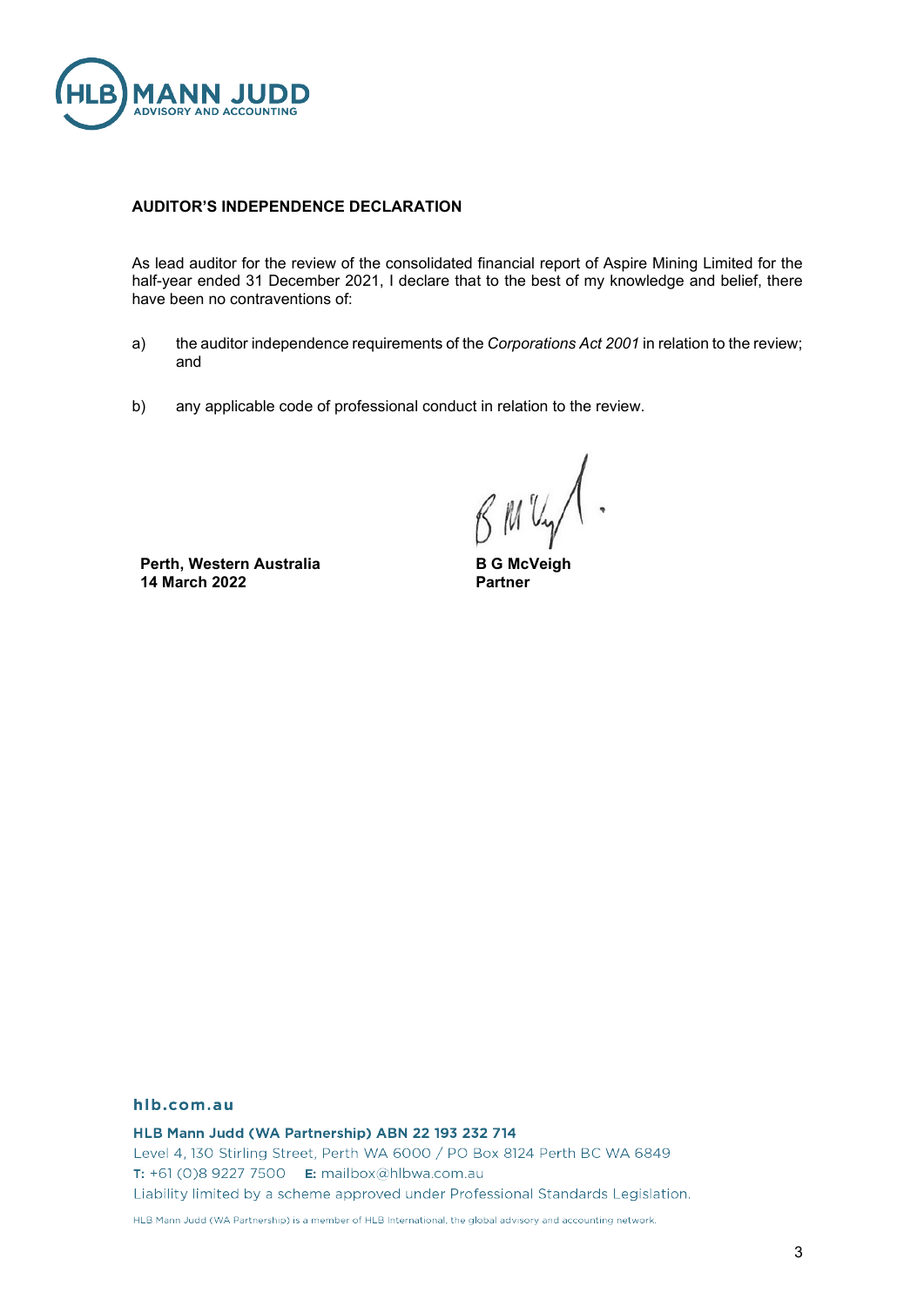## **CONDENSED STATEMENT OF PROFIT OR LOSS AND OTHER COMPREHENSIVE INCOME FOR THE HALF-YEAR ENDED 31 DECEMBER 2021**

|                                                                 | Note        | <b>Consolidated</b><br>2021<br>\$ | <b>Consolidated</b><br>2020<br>\$ |
|-----------------------------------------------------------------|-------------|-----------------------------------|-----------------------------------|
| Interest income                                                 |             | 35,504                            | 100,779                           |
| Other income                                                    |             |                                   | 17,147                            |
| Foreign exchange gains/(losses)                                 |             | 958,511                           | (3,689,921)                       |
| Exploration and evaluation expenditure impaired                 | 4           |                                   | (913)                             |
| Employee benefits expense                                       |             | (423, 339)                        | (314, 105)                        |
| Share based payments                                            |             | (8, 219)                          | (40, 325)                         |
| Interest expense                                                |             | (4, 140)                          | (5,049)                           |
| Other expenses                                                  | 2           | (761, 543)                        | (831, 483)                        |
| Loss before income tax expense                                  |             | (203, 226)                        | (4,763,870)                       |
| Income tax expense                                              | 3           | (3,084)                           | (7, 278)                          |
| Net loss for the period                                         |             | (206, 310)                        | (4,771,148)                       |
| Other comprehensive income                                      |             |                                   |                                   |
| Items that may be reclassified to profit or loss                |             |                                   |                                   |
| Exchange differences on translation of foreign operations       |             | 987,223                           | (3,958,227)                       |
| Other comprehensive income/(loss) for the period, net of<br>tax |             | 987,223                           | (3,958,227)                       |
| Total comprehensive income/(loss) for the period                |             | 780,913                           | (8,729,375)                       |
| Loss attributable to:                                           |             |                                   |                                   |
| Owners of the parent                                            |             | (200, 969)                        | (4,767,543)                       |
| Non-controlling interests                                       | 5           | (5, 341)                          | (3,605)                           |
|                                                                 |             | (206, 310)                        | (4,771,148)                       |
| Total comprehensive income/(loss) attributable to:              |             |                                   |                                   |
| Owners of the parent                                            |             | 856,679                           | (8,940,532)                       |
| Non-controlling interests                                       | $\mathbf 5$ | (75, 766)                         | 211,157                           |
|                                                                 |             | 780,913                           | (8,729,375)                       |
| Basic loss per share (cents per share)                          |             | (0.04)                            | (0.93)                            |

The accompanying notes form part of these financial statements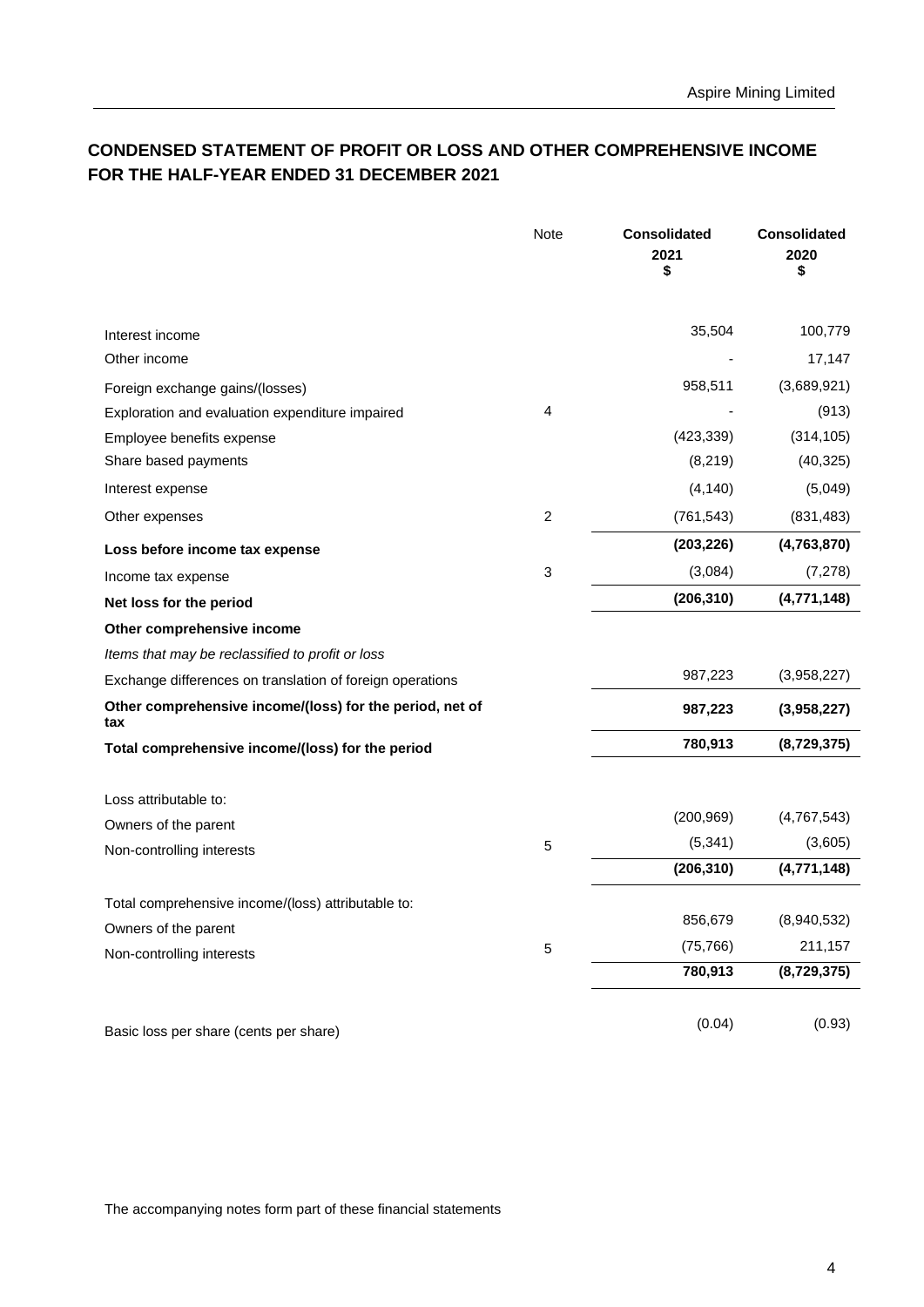## <span id="page-7-0"></span>**CONDENSED STATEMENT OF FINANCIAL POSITION AS AT 31 DECEMBER 2021**

|                                                 |      | <b>Consolidated</b> | <b>Consolidated</b> |
|-------------------------------------------------|------|---------------------|---------------------|
|                                                 | Note | 31 Dec 2021<br>\$   | 30 Jun 2021<br>\$   |
| <b>Assets</b>                                   |      |                     |                     |
| <b>Current Assets</b>                           |      |                     |                     |
| Cash and cash equivalents                       |      | 32,849,706          | 34,173,866          |
| Trade and other receivables                     |      | 474,621             | 533,507             |
| <b>Total Current Assets</b>                     |      | 33,324,327          | 34,707,373          |
| <b>Non-Current Assets</b>                       |      |                     |                     |
| Deferred exploration and evaluation expenditure | 4    | 37,222,610          | 35,043,789          |
| Property, plant and equipment                   |      | 401,940             | 421,668             |
| Intangible assets                               |      | 83,513              | 76,905              |
| <b>Total Non-Current Assets</b>                 |      | 37,708,063          | 35,542,362          |
| <b>Total Assets</b>                             |      | 71,032,390          | 70,249,735          |
| <b>Liabilities</b>                              |      |                     |                     |
| <b>Current Liabilities</b>                      |      |                     |                     |
| Trade and other payables                        |      | 215,870             | 218,702             |
| Other financial liabilities                     |      | 10,875              | 10,522              |
| <b>Total Current Liabilities</b>                |      | 226,745             | 229,224             |
| <b>Non- Current Liabilities</b>                 |      |                     |                     |
| Other financial liabilities                     |      | 38,969              | 42,967              |
| <b>Total Non-Current Liabilities</b>            |      | 38,969              | 42,967              |
| <b>Total Liabilities</b>                        |      | 265,714             | 272,191             |
| <b>Net Assets</b>                               |      | 70,766,676          | 69,977,544          |
|                                                 |      |                     |                     |
| <b>Equity</b>                                   |      |                     |                     |
| Issued capital                                  | 6    | 150,026,408         | 150,026,408         |
| Reserves                                        |      | (9,464,036)         | (10,529,903)        |
| <b>Accumulated losses</b>                       |      | (69, 355, 208)      | (69, 154, 239)      |
| Equity attributable to owners of the parent     |      | 71,207,164          | 70,342,266          |
| Non-controlling interest                        | 5    | (440, 488)          | (364, 722)          |
| <b>Total Equity</b>                             |      | 70,766,676          | 69,977,544          |

The accompanying notes form part of these financial statements.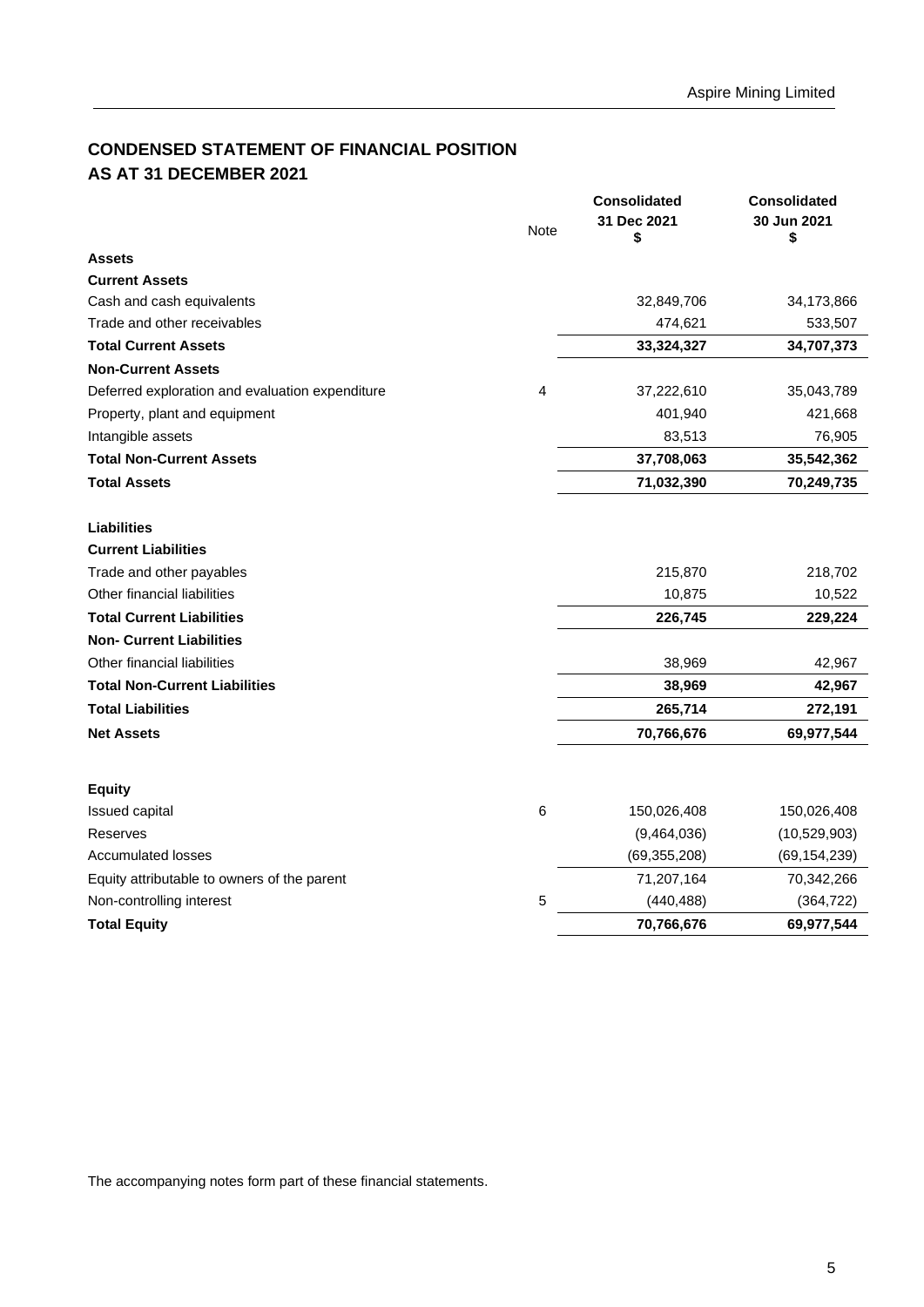## **CONDENSED STATEMENT OF CHANGES IN EQUITY FOR THE HALF-YEAR ENDED 31 DECEMBER 2021**

|                                                | <b>Issued</b><br>capital | <b>Accumulated</b><br>losses | <b>Contribution</b><br>reserve | <b>Share based</b><br>payments reserve | <b>Foreign currency</b><br>translation<br>reserve | Attributable to<br>owners of the<br>parent | Non-<br>controlling<br>interests | <b>Total equity</b> |
|------------------------------------------------|--------------------------|------------------------------|--------------------------------|----------------------------------------|---------------------------------------------------|--------------------------------------------|----------------------------------|---------------------|
| <b>Consolidated</b>                            | \$                       | \$                           | 5                              | \$                                     | \$                                                | S                                          | \$                               | 5                   |
| Balance at 1 July 2020                         | 150,026,408              | (64, 267, 695)               | 1,805,302                      | 201,240                                | (9,024,111)                                       | 78,741,144                                 | (512, 919)                       | 78,228,225          |
| Loss for the period                            | $\sim$                   | (4,767,543)                  | $\overline{\phantom{a}}$       | $\overline{\phantom{a}}$               | $\sim$                                            | (4,767,543)                                | (3,605)                          | (4,771,148)         |
| Other comprehensive loss                       | $\sim$                   | $\sim$                       | $\sim$                         | $\blacksquare$                         | (4, 172, 989)                                     | (4, 172, 989)                              | 214,762                          | (3,958,227)         |
| Total comprehensive loss                       | $\sim$                   | (4,767,543)                  |                                | $\overline{\phantom{a}}$               | (4, 172, 989)                                     | (8,940,532)                                | 211,157                          | (8,729,375)         |
| Performance rights value brought to<br>account |                          | $\blacksquare$               |                                | 40,325                                 |                                                   | 40,325                                     |                                  | 40,325              |
| Balance at 31 December 2020                    | 150,026,408              | (69, 035, 238)               | 1,805,302                      | 241,565                                | (13, 197, 100)                                    | 69,840,937                                 | (301, 762)                       | 69,539,175          |
|                                                |                          |                              |                                |                                        |                                                   |                                            |                                  |                     |
| Balance at 1 July 2021                         | 150,026,408              | (69, 154, 239)               | 1,805,302                      | ۰                                      | (12, 335, 205)                                    | 70,342,266                                 | (364, 722)                       | 69,977,544          |
| Loss for the period                            | ٠                        | (200, 969)                   | $\overline{\phantom{a}}$       | $\overline{\phantom{a}}$               | $\overline{\phantom{a}}$                          | (200, 969)                                 | (5, 341)                         | (206, 310)          |
| Other comprehensive income                     | ٠                        | $\overline{\phantom{a}}$     |                                | $\overline{\phantom{a}}$               | 1,057,648                                         | 1,057,648                                  | (70, 425)                        | 987,223             |
| Total comprehensive income                     |                          | (200, 969)                   |                                |                                        | 1,057,648                                         | 856,679                                    | (75, 766)                        | 780,913             |
| Performance rights value brought to<br>account |                          | $\blacksquare$               |                                | 8,219                                  |                                                   | 8,219                                      |                                  | 8,219               |

<span id="page-8-0"></span>**Balance at 31 December 2021 150,026,408 (69,355,208) 1,805,302 8,219 (11,277,557) 71,207,164 (440,488) 70,766,676**

The accompanying notes form part of these financial statements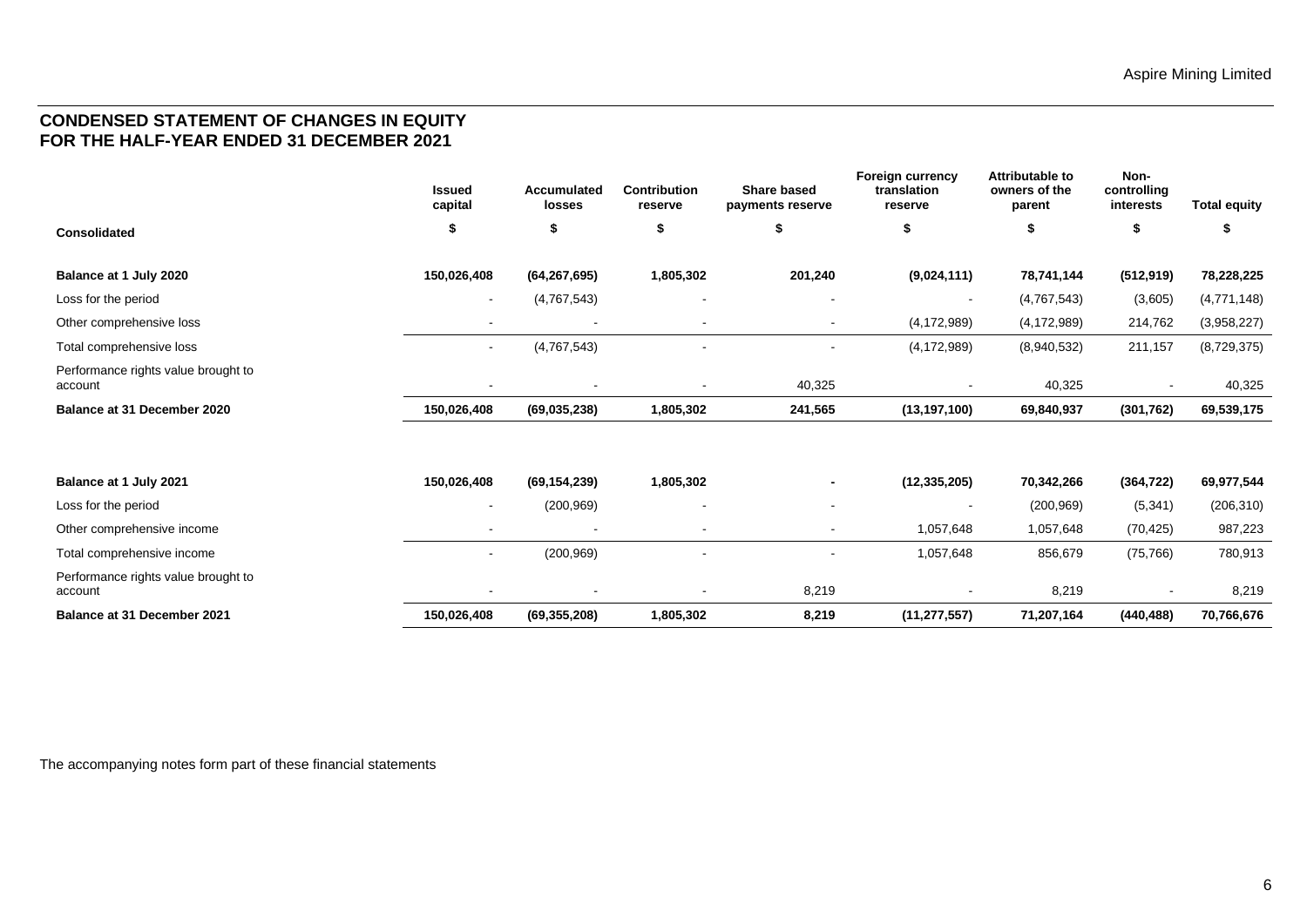## <span id="page-9-0"></span>**CONDENSED STATEMENT OF CASH FLOWS FOR THE HALF-YEAR ENDED 31 DECEMBER 2021**

|                                                          | <b>Consolidated</b> | <b>Consolidated</b> |
|----------------------------------------------------------|---------------------|---------------------|
|                                                          | 2021                | 2020                |
|                                                          | \$                  | \$                  |
|                                                          | Inflows/(Outflows)  |                     |
| Cash flows from operating activities                     |                     |                     |
| Payments to suppliers and employees                      | (1, 174, 156)       | (909,056)           |
| Interest received                                        | 41,568              | 131,226             |
| Income tax refund/(paid)                                 | (24, 865)           | 235                 |
| Net cash used in operating activities                    | (1, 157, 453)       | (777, 595)          |
| Cash flows from investing activities                     |                     |                     |
| Purchase of property, plant and equipment                | (73, 779)           | (135, 138)          |
| Purchase of intangibles                                  | (53, 144)           |                     |
| Exploration and evaluation expenditure                   | (1, 145, 484)       | (409, 799)          |
| Net cash used in investing activities                    | (1, 272, 407)       | (544, 937)          |
| Cash flows from financing activities                     |                     |                     |
| Repayment of borrowings                                  | (9.537)             | (20, 200)           |
| Net cash used in financing activities                    | (9,537)             | (20, 200)           |
| Net decrease in cash held                                | (2,439,397)         | (1,342,732)         |
| Cash and cash equivalents at the beginning of the period | 34,173,866          | 40,712,949          |
| Effects of exchange rate fluctuations on cash held       | 1,115,237           | (4, 231, 558)       |
| Cash and cash equivalents at the end of the period       | 32,849,706          | 35,138,656          |

The accompanying notes form part of these financial statements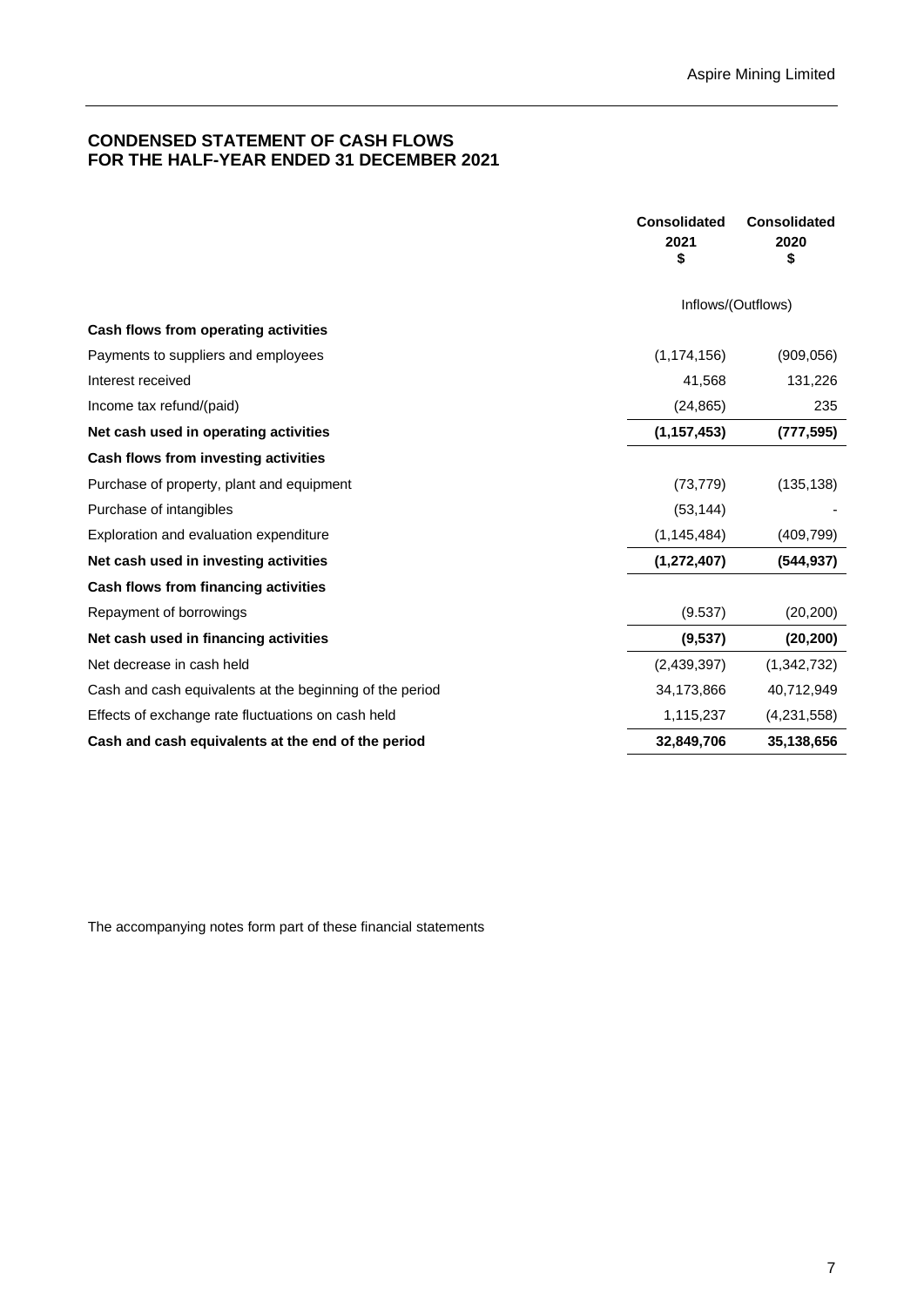#### <span id="page-10-0"></span>**NOTES TO THE CONDENSED FINANCIAL STATEMENTS FOR THE HALF-YEAR ENDED 31 DECEMBER 2021**

#### **NOTE 1: STATEMENT OF SIGNIFICANT ACCOUNTING POLICIES**

#### **Statement of compliance**

The interim financial statements were authorised for issue on 14 March 2022.

The interim financial statements are general purpose financial statements prepared in accordance with the requirements of the Corporations Act 2001, applicable accounting standards including AASB 134 'Interim Financial Reporting', Accounting Interpretations and other authoritative pronouncements of the Australian Accounting Standards Board ('AASB'). Compliance with AASB 134 ensures compliance with IAS 34 'Interim Financial Reporting'.

The interim financial statements comply with Australian Accounting Standards, which include Australian equivalents to International Financial Reporting Standards (AIFRS). Compliance with AIFRS ensures that the financial report, comprising the interim financial statements and notes thereto, complies with International Financial Reporting Standards (IFRS).

This condensed half-year report does not include full disclosures of the type normally included in an annual financial report. Therefore, it cannot be expected to provide as full an understanding of the financial performance, financial position and cash flows of the consolidated entity as in the full financial report.

It is recommended that this financial report be read in conjunction with the annual financial report for the year ended 30 June 2021 and any public announcements made by Aspire Mining Limited during the half-year in accordance with continuous disclosure requirements arising under the Corporations Act 2001 and the ASX Listing Rules.

#### **Basis of preparation**

The interim report has been prepared on a historical cost basis. Cost is based on the fair value of the consideration given in exchange for assets. The Group is domiciled in Australia and all amounts are presented in Australian dollars, unless otherwise noted.

For the purpose of preparing the interim report, the half-year has been treated as a discrete reporting period.

#### **Adoption of new and revised standards**

#### *Standards and Interpretations applicable to 31 December 2021*

In the period ended 31 December 2021, the Directors have reviewed all new and revised Standards and Interpretations issued by the AASB that are relevant to the Company and effective for the current annual reporting period. As a result of this review, the Directors have determined that there is no material impact of the new and revised Standards and Interpretations on the Company and, therefore, no material change is necessary to Group accounting policies.

#### *Standards and Interpretations in issue not yet adopted*

The Directors have also reviewed all Standards and Interpretations in issue not yet adopted for the period ended 31 December 2021. As a result of this review the Directors have determined that there is no material impact of the Standards and Interpretations in issue not yet adopted on the Company.

#### **Significant accounting judgments and key estimates**

The preparation of interim financial reports requires management to make judgments, estimates and assumptions that affect the application of accounting policies and the reported amounts of assets, liabilities, income and expense. Actual results may differ from these estimates.

The significant judgments made by management in applying the Group's accounting policies and the key sources of estimation uncertainty were the same as those that applied to the consolidated financial report for the year ended 30 June 2021.

#### **Accounting policies and methods of computation**

The accounting policies and methods of computation adopted are consistent with those of the previous financial year and corresponding interim reporting period. These accounting policies are consistent with Australian Accounting Standards and with International Financial Reporting Standards.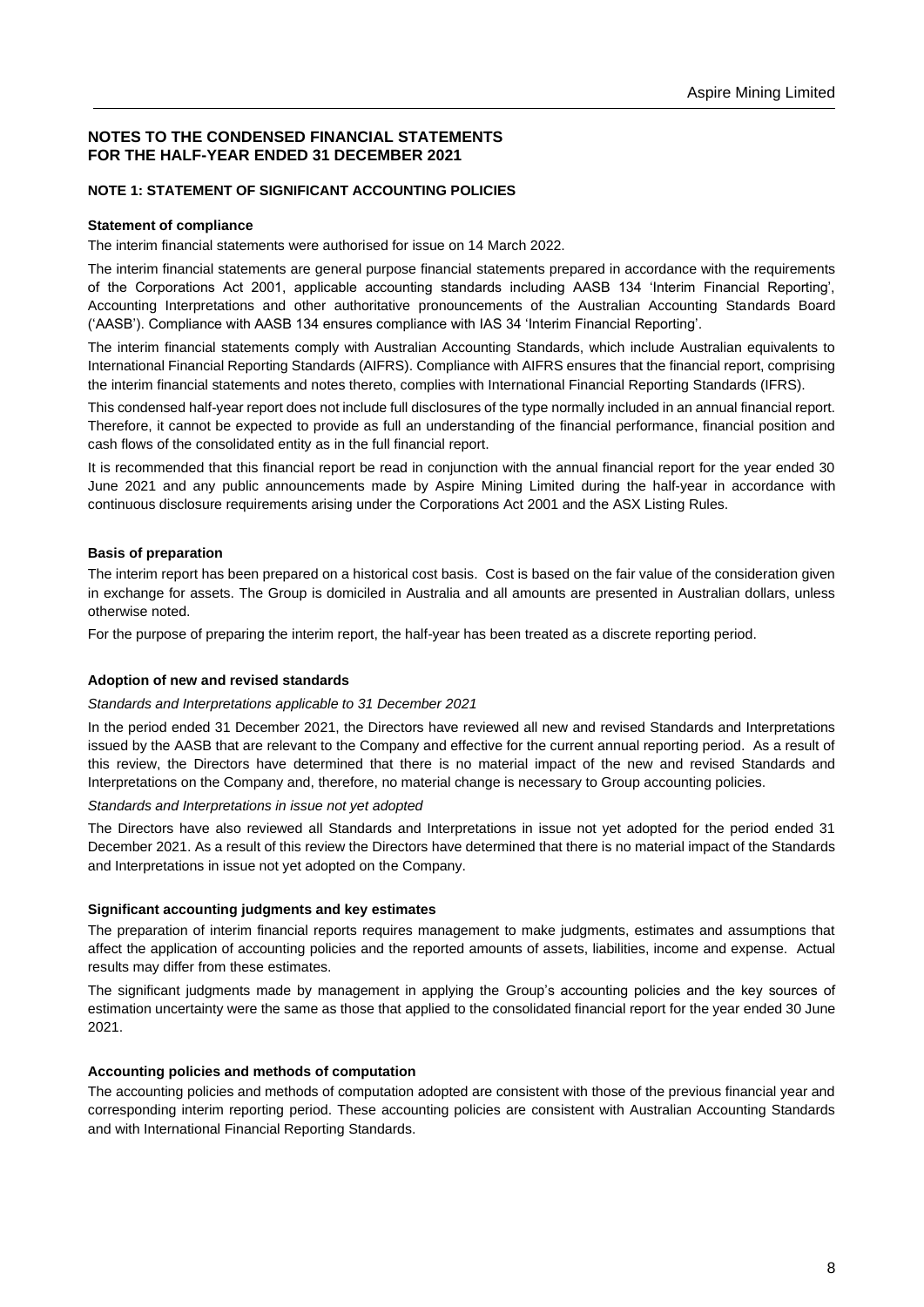#### **NOTES TO THE CONDENSED FINANCIAL STATEMENTS FOR THE HALF-YEAR ENDED 31 DECEMBER 2021**

#### **NOTE 2: LOSS BEFORE INCOME TAX EXPENSE**

|                                                                                                              | <b>Consolidated</b>       |                           |
|--------------------------------------------------------------------------------------------------------------|---------------------------|---------------------------|
|                                                                                                              | 31 December<br>2021<br>\$ | 31 December<br>2020<br>\$ |
| The following other expense items are relevant in explaining the financial<br>performance for the half-year: |                           |                           |
| Accountancy and audit fees                                                                                   | 84,085                    | 71,307                    |
| Advertising, investor and community relations                                                                | 84,267                    | 33,096                    |
| Company secretarial                                                                                          | 41,931                    | 70,234                    |
| Consultants' fees                                                                                            | 84,193                    | 140,812                   |
| Depreciation and amortisation                                                                                | 96,525                    | 117,005                   |
| Directors' fees                                                                                              | 120,983                   | 125,366                   |
| Insurance                                                                                                    | 102,388                   | 85,541                    |
| Legal fees                                                                                                   | 7,168                     | 8,544                     |
| Short term rentals and outgoings                                                                             | 50,440                    | 37,188                    |
| Travel and accommodation                                                                                     | 20,166                    | 50,700                    |

#### **NOTE 3: INCOME TAX EXPENSE**

|                                            | <b>Consolidated</b> |          |             |  |
|--------------------------------------------|---------------------|----------|-------------|--|
|                                            | 31 December<br>2021 |          | 31 December |  |
|                                            | \$                  | \$       |             |  |
| Income tax expense on Mongolian operations | (3,084)             | (7, 278) |             |  |
| Income tax expense                         | (3,084)             | (7, 278) |             |  |
|                                            |                     |          |             |  |

#### **NOTE 4: EXPLORATION AND EVALUATION EXPENDITURE**

|                                                                                | Consolidated                               |                                  |  |
|--------------------------------------------------------------------------------|--------------------------------------------|----------------------------------|--|
|                                                                                | Six months to<br>31 December<br>2021<br>\$ | Year ended<br>30 June 2021<br>\$ |  |
| Costs carried forward in respect of areas of interest in the following phases: |                                            |                                  |  |
| Exploration and evaluation phase – at cost                                     |                                            |                                  |  |
| Balance at beginning of the period                                             | 35,043,789                                 | 36,470,102                       |  |
| Expenditure incurred<br>٠                                                      | 1,326,442                                  | 934,829                          |  |
| Foreign exchange differences<br>٠                                              | 852,379                                    | (2,360,258)                      |  |
| Expenditure impaired in the period<br>٠                                        |                                            | (884)                            |  |
| Total exploration and evaluation expenditure                                   | 37.222.610                                 | 35.043.789                       |  |

Exploration expenditure incurred on projects other than the Ovoot Coking Coal Project and the Nuurstei Coking Coal Project has been impaired, written-off or expensed as that expenditure is not expected to be recouped through successful development and exploration of the areas of interest, or alternatively, by sale. The recoupment of the expenditure that has been carried forward is dependent upon the successful development and commercial exploitation or sale of the respective areas.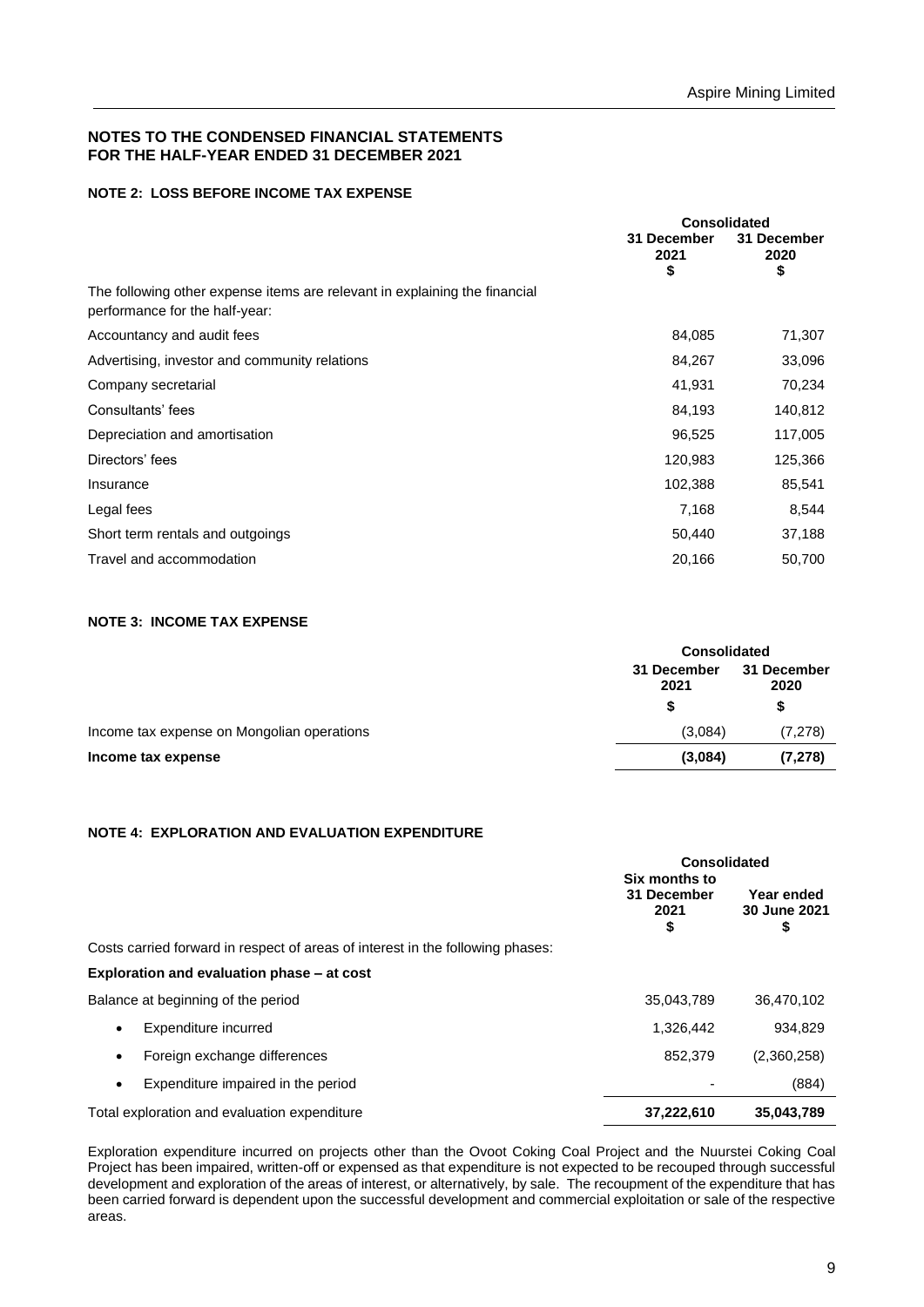#### **NOTES TO THE CONDENSED FINANCIAL STATEMENTS FOR THE HALF YEAR ENDED 31 DECEMBER 2021**

#### **NOTE 5: NON-CONTROLLING INTERESTS AND CONTRIBUTION RESERVE**

There is a 10% non-controlling interest in the corporate entity that holds the Nuurstei Coking Coal Project mining and exploration licenses; and a 20% non-controlling interest in subsidiary, Northern Rail Holdings Limited (NRIPL).

| Non-controlling interest summary                                                         | <b>Coalridge Limited</b> | <b>Northern Rail</b><br><b>Holdings Limited</b> | Total      |
|------------------------------------------------------------------------------------------|--------------------------|-------------------------------------------------|------------|
| Balance at 30 June 2020                                                                  | (117, 024)               | (395,895)                                       | (512, 919) |
| Loss allocated to non-controlling interest<br>Other comprehensive loss allocated to non- | (2,782)                  | (5,805)                                         | (8,587)    |
| controlling interest                                                                     | (53,141)                 | 209,925                                         | 156,784    |
| Balance at 30 June 2021                                                                  | (172, 947)               | (191,775)                                       | (364,722)  |
| Loss allocated to non-controlling interest<br>Other comprehensive income/(loss)          | (2, 146)                 | (3, 195)                                        | (5, 341)   |
| allocated to non-controlling interest                                                    | 11,474                   | (81,899)                                        | (70,425)   |
| <b>Balance at 31 December 2021</b>                                                       | (163,619)                | (276,869)                                       | (440,488)  |

|                                                     | <b>Coalridge Limited</b> |              | <b>Northern Railway Holdings</b><br>Limited |              |
|-----------------------------------------------------|--------------------------|--------------|---------------------------------------------|--------------|
|                                                     | 31 December 2021         | 30 June 2021 | 31 December<br>2021                         | 30 June 2021 |
|                                                     |                          |              |                                             |              |
| <b>Current Assets</b>                               | 15.217                   | 15.660       | 3,443                                       | 10,210       |
| Non-Current Assets                                  | 753.790                  | 608.702      |                                             |              |
| <b>Total Assets</b>                                 | 769,008                  | 624,362      | 3,443                                       | 10,210       |
| <b>Current Liabilities</b>                          | (39, 259)                | (16, 947)    | (19,528)                                    | (13, 737)    |
| Non-Current Liabilities                             |                          |              |                                             |              |
| <b>Total Liabilities</b>                            | (39,259)                 | (16,947)     | (19,528)                                    | (13,737)     |
| Net Assets                                          | 729.748                  | 607,415      | (16.086)                                    | (3,527)      |
|                                                     | 6 Months                 | Year         | 6 Months                                    | Year         |
| Loss for the period                                 | (21, 456)                | (27,809)     | (15,974)                                    | (29,025)     |
| Other comprehensive income/(loss)                   | (114.744)                | (531.412)    | (409.497)                                   | (43,821)     |
| Total comprehensive income/(loss) for the<br>period | (93, 288)                | (559,221)    | (425, 471)                                  | 1,020,603    |

#### **NOTE 6: ISSUED CAPITAL**

|                                   | 31 December 2021<br>\$ | 30 June 2021<br>S        |
|-----------------------------------|------------------------|--------------------------|
| Ordinary shares                   |                        |                          |
| Issued and fully paid             | 150,026,408            | 150,026,408              |
|                                   | No                     | No                       |
| Shares on issue                   | 507,636,985            | 507,636,985              |
| <b>NOTE 7: PERFORMANCE RIGHTS</b> |                        |                          |
|                                   | No                     | <b>No</b>                |
| Performance Rights on issue       | 4,750,000              | $\overline{\phantom{0}}$ |

At the Company's Annual General Meeting held on 30 November 2021, shareholders approved the issue of 4,750,000 Performance Rights to the Company's Directors. Fifty percent of those Performance Rights (2,375,000) vest and will be exercisable if and when within 48 months of issue the Company has announced that it has secured total funding for construction commencement of the Ovoot Coking Coal Project. The other fifty percent of those Performance Rights (2,375,000) vest and will be exercisable if and when within 48 months of issue the Company has announced that commercial production has commenced at the Ovoot Project within 18 months of construction commencement. The Performance Rights have each been valued at \$0.079 based on the Company's share price at grant date. An expense of \$8,219 has been recorded for the period.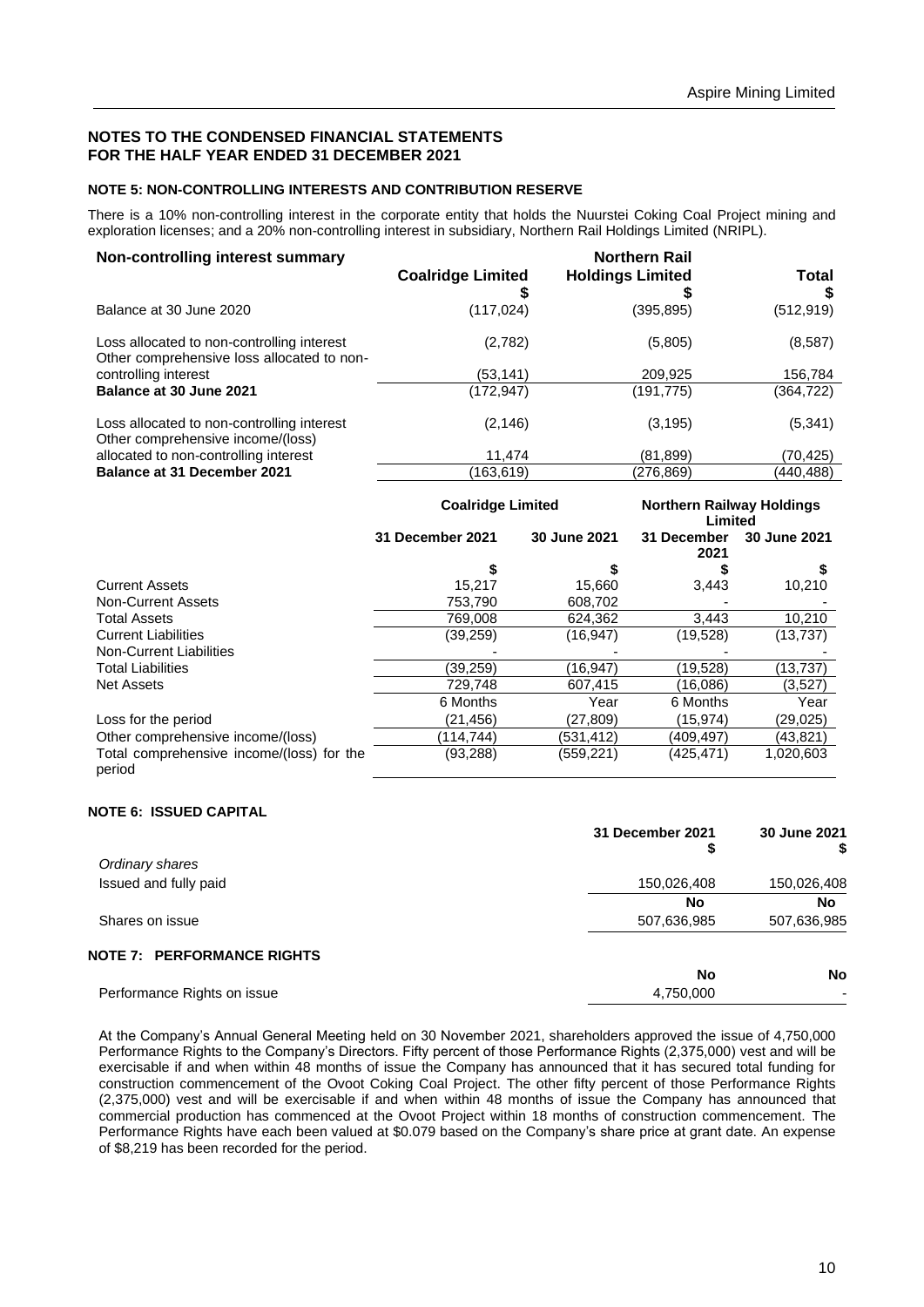#### **NOTES TO THE CONDENSED FINANCIAL STATEMENTS FOR THE HALF YEAR ENDED 31 DECEMBER 2021**

#### **NOTE 10: FINANCIAL INSTRUMENTS**

The Directors consider that the carrying value of the financial assets and liabilities as recognised in the Condensed Statement of Financial Position approximate their fair values.

### **NOTE 11: CONTINGENT LIABILITIES**

There has been no change in contingent liabilities since the last annual reporting date.

#### **NOTE 12: SEGMENT REPORTING**

Segment information is presented in the interim financial statements in respect of the Group's geographical segments, which are the primary basis for segment reporting. The Group operates in a single business segment, namely natural resources exploration.

Segment results include items directly attributable to a segment as well as those that can be allocated on a reasonable basis. Unallocated items comprise mainly income earning assets, interest income, corporate assets and corporate expenses.

The Group operates in distinct geographical segments, Australia, Mongolia and Singapore. These segments were determined based on the location of the consolidated entity's assets and liabilities.

#### **Geographical segments**

|                                               | <b>Australia</b><br>S | <b>Mongolia</b> | Singapore | <b>Total</b><br>S |
|-----------------------------------------------|-----------------------|-----------------|-----------|-------------------|
| 31 December 2021                              |                       |                 |           |                   |
| <b>Segment income</b>                         | 4,665                 | 30,839          |           | 35,504            |
| Segment net operating profit/(loss) after tax | 409,473               | (603, 790)      | (11, 993) | (206, 310)        |
| Segment interest income                       | 4,665                 | 30,839          |           | 35,504            |
| Segment interest expense                      |                       | (4, 140)        |           | (4, 140)          |
| Segment depreciation and amortisation         |                       | (96, 525)       |           | (96, 525)         |
| Segment exploration impairment                |                       |                 |           |                   |
| <b>Segment assets</b>                         | 28,358,126            | 42,674,264      |           | 71,032,390        |
| <b>Segment liabilities</b>                    | (126, 261)            | (137,998)       | (1, 455)  | (265, 714)        |
| Capital expenditure                           |                       | 1,409,847       |           | 1,409,847         |
| 31 December 2020                              |                       |                 |           |                   |
| <b>Segment income</b>                         | 45,159                | 72,767          |           | 117,926           |
| Segment net operating loss after tax          | (4,163,839)           | (594, 537)      | (12, 772) | (4,771,148)       |
| Segment interest income                       | 28,012                | 72,767          |           | 100,770           |
| Segment interest expense                      |                       | (5,049)         |           | (5,049)           |
| Segment depreciation and amortisation         |                       | (117,005)       |           | (117,005)         |
| Segment exploration impairment                |                       |                 |           |                   |
| <b>Segment assets</b>                         | 31,029,299            | 38,727,407      | 9,611     | 69,766,317        |
| <b>Segment liabilities</b>                    | (85, 669)             | (141, 473)      |           | (227,142)         |
| Capital expenditure                           |                       | 537,376         |           | 537,376           |

#### **NOTE 12: EVENTS SUBSEQUENT TO REPORTING DATE**

There have been no significant events subsequent to the reporting date requiring disclosure in this report.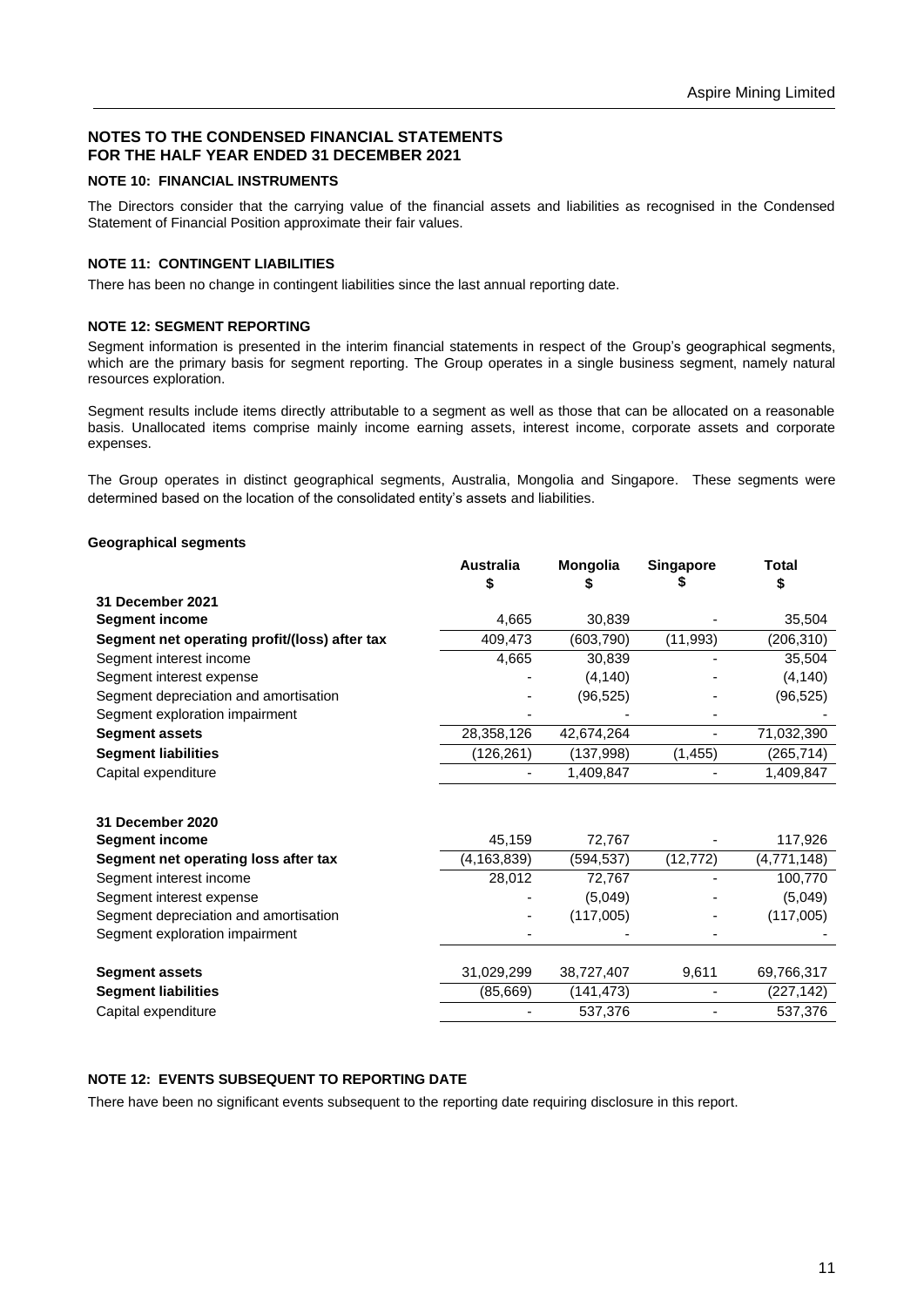## **DIRECTORS' DECLARATION**

In the opinion of the Directors of Aspire Mining Limited ('the company'):

- 1. The financial statements and notes thereto, are in accordance with the Corporations Act 2001 including:
	- a. complying with Accounting Standard AASB 134: Interim Financial Reporting and the Corporations Regulations 2001 and other mandatory professional reporting requirements; and
	- b. giving a true and fair view of the Group's financial position as at 31 December 2021 and of its performance for the half-year then ended.
- 2. there are reasonable grounds to believe that the company will be able to pay its debts as and when they become due and payable.

This declaration is signed in accordance with a resolution of the Board of Directors made pursuant to s.303 (5) of the Corporations Act 2001.

**Achit-Erdene Darambazar Managing Director 14 March 2022**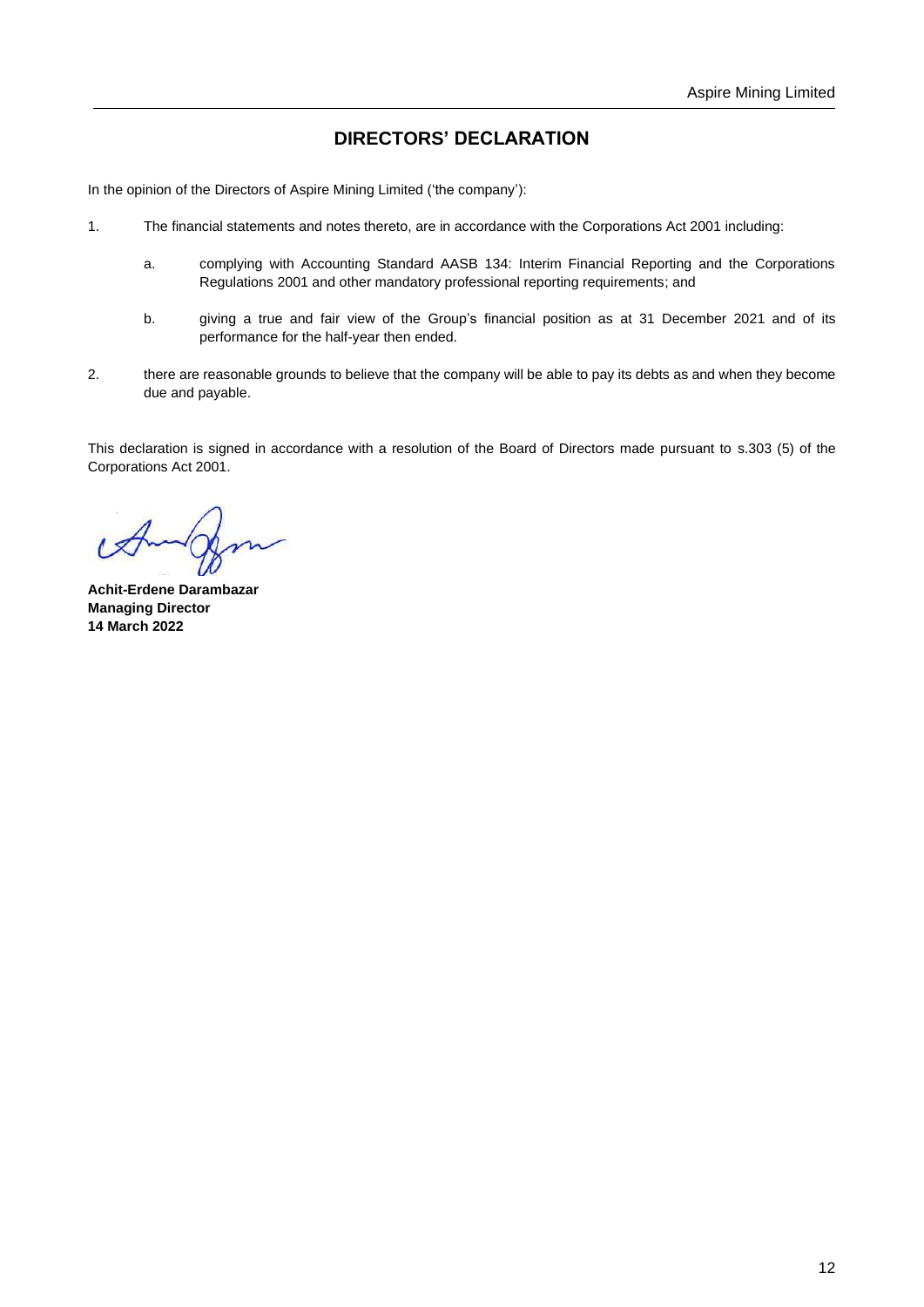

#### **INDEPENDENT AUDITOR'S REVIEW REPORT**

To the members of Aspire Mining Limited

#### **Report on the Condensed Interim Financial Report**

#### *Conclusion*

We have reviewed the accompanying interim financial report of Aspire Mining Limited ("the company") which comprises the condensed statement of financial position as at 31 December 2021, the condensed statement of profit or loss and other comprehensive income, the condensed statement of changes in equity and the condensed statement of cash flows for the half-year ended on that date, notes comprising a summary of significant accounting policies and other explanatory information, and the directors' declaration, for the Group comprising the company and the entities it controlled at the half-year end or from time to time during the half-year.

Based on our review, which is not an audit, we have not become aware of any matter that makes us believe that the interim financial report of Aspire Mining Limited does not comply with the *Corporations Act 2001* including:

- (a) giving a true and fair view of the Group's financial position as at 31 December 2021 and of its performance for the half-year ended on that date; and
- (b) complying with Accounting Standard AASB 134 *Interim Financial Reporting* and the *Corporations Regulations 2001*.

#### *Basis for conclusion*

We conducted our review in accordance with ASRE *2410 Review of a Financial Report Performed by the Independent Auditor of the Entity*. Our responsibilities are further described in the *Auditor's responsibilities for the review of the financial report* section of our report. We are independent of the company in accordance with the auditor independence requirements of the *Corporations Act 2001* and the ethical requirements of the Accounting Professional and Ethical Standards Board's APES 110 *Code of Ethics for Professional Accountants (including Independence Standards)* (the Code) that are relevant to our audit of the annual financial report in Australia. We have also fulfilled our other ethical responsibilities in accordance with the Code.

#### *Responsibility of the directors for the financial report*

The directors of the company are responsible for the preparation of the interim financial report that gives a true and fair view in accordance with Australian Accounting Standards and the *Corporations Act 2001* and for such internal control as the directors determine is necessary to enable the preparation of the interim financial report that gives a true and fair view and is free from material misstatement, whether due to fraud or error.

#### *Auditor's responsibility for the review of the financial report*

Our responsibility is to express a conclusion on the interim financial report based on our review. ASRE 2410 requires us to conclude whether we have become aware of any matter that makes us believe that the interim financial report is not in accordance with the Corporations Act 2001 including giving a true and fair view of the Group's financial position as at 31 December 2021 and its performance for the half-year ended on that date, and complying with Accounting Standard AASB 134 *Interim Financial Reporting and the Corporations Regulations 2001*.

#### hlb.com.au

HLB Mann Judd (WA Partnership) ABN 22 193 232 714 Level 4, 130 Stirling Street, Perth WA 6000 / PO Box 8124 Perth BC WA 6849 T:  $+61(0)892277500$  E: mailbox@hlbwa.com.au Liability limited by a scheme approved under Professional Standards Legislation.

HLB Mann Judd (WA Partnership) is a member of HLB International, the global advisory and accounting network